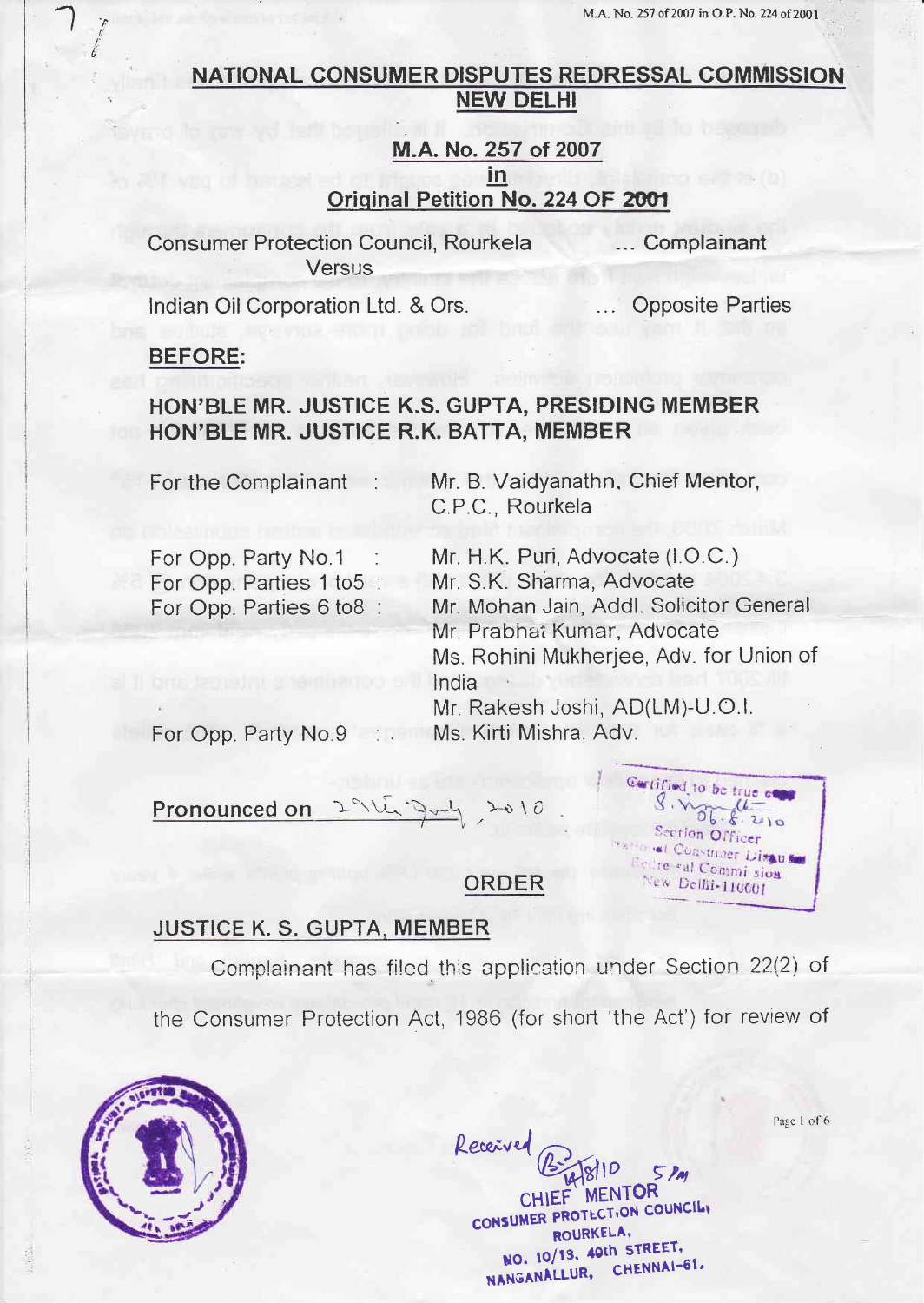!

the order dated 16<sup>th</sup> August, 2007 by which the complaint was finally disposed of by this commission, lt is alfeged that by way of prayer (d) in the complaint, direction was sought to be issued to pay 1% of the amount unduly collected in a year from the consumers through under-weighment from across the country, to the complainant council so that it may use the fund for doing more suryeys, studies and consumer protection activities. However, neither specific ruling has been given on this prayer (d) nor the reasons recorded for not conceding this relief. After the amendment of the Act w.e.f.  $15<sup>th</sup>$ March 2003, the complainant filed consolidated written submission on 3.4.2004 in which for above prayer (d) award of compensation  $@$  5% instead of 1% was sought. The IOC- opposite party right from 2000 till 2007 had consistently disregarded the consumer's interest and it is a fit case for awarding 'punitive damages' against it. The reliefs claimed in the review application are as under:-

1. Direct the opposite parties to:

- a) modemize the left over 120 LPG bottling plants within 4 years commencing from 16<sup>th</sup> October 2006:
- b) to insert advertisements in vernacular, English and Hindi newspapers and also in TV about pre-delivery weighment checking



**REALISTANT** 

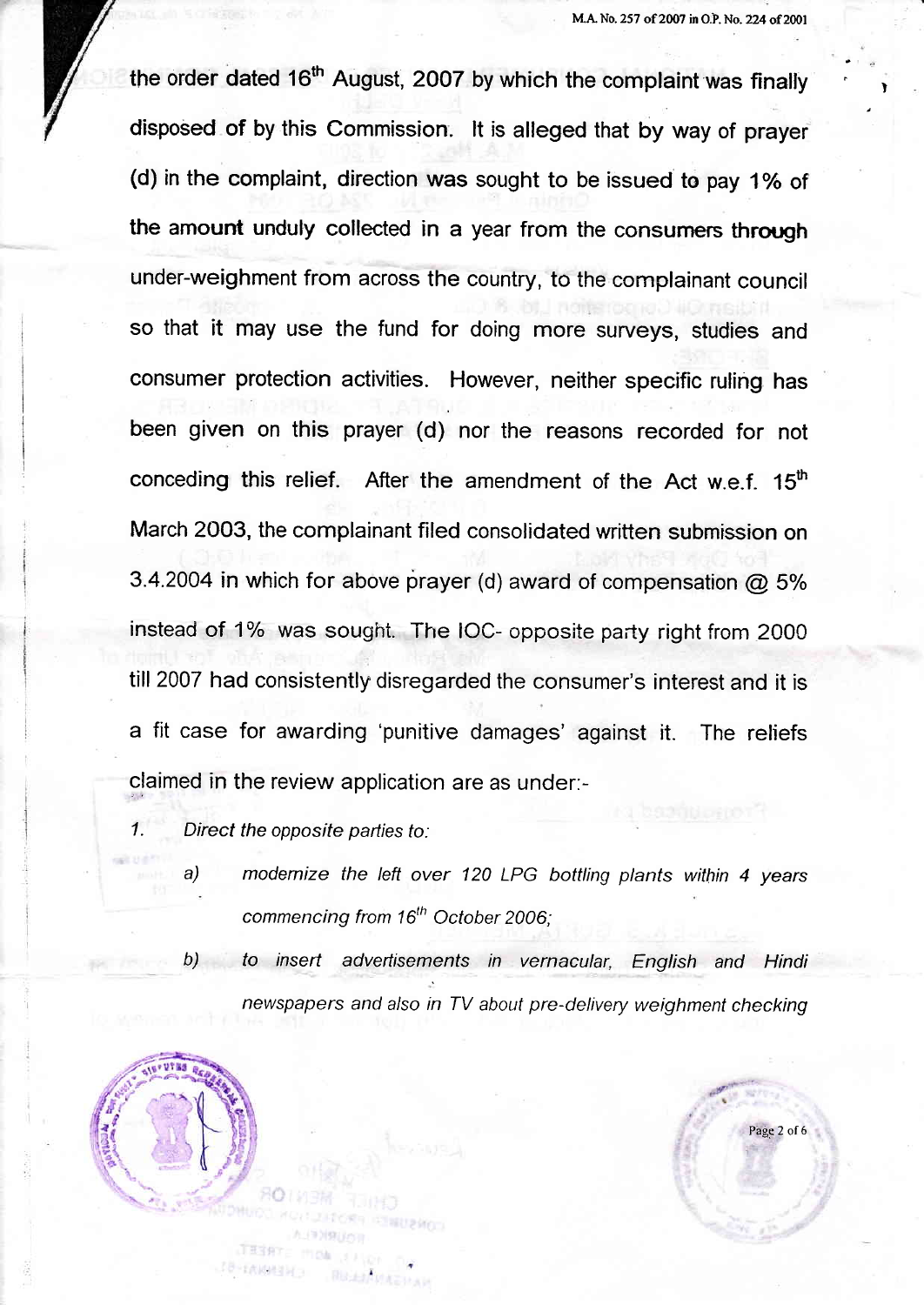of LPG refills in presence of the customers, as was publicized by M/s. Hindustan Petroleum;

- c) to pay 5% of the amount unduly collected in a year from the consumers, estimated af Rs. 750 crores, through under-weighment, from across the country, to the complainant council, so that it may use the fund for doing more such surveys, studies and consumer protection activities;
- d) to pass any other order deemed necessary, like inclusion of IIT professors' summary report;

for which act of kindness, the complainant shall, as is duty bound, ever pray.

Opposite party Nos. 1 to 5 represented by Shri S.K. Sharma, Adv., opposite party Nos. 6 to 8 represented by Shri Mohan Jain, Additional Solicitor General and opposite party No. 9 represented by Ms. Kirti Mishra, Adv. have opposed the application.

Vide aforesaid order dated 16<sup>th</sup> August, 2007 – O.P. No. 224 of 2001 was disposed of with the following directions:-

"1. The Ministry of Petroleum is given four years time as prayed for, in terms of the submissions and our observations mentioned hereinabove:



Page 3 of 6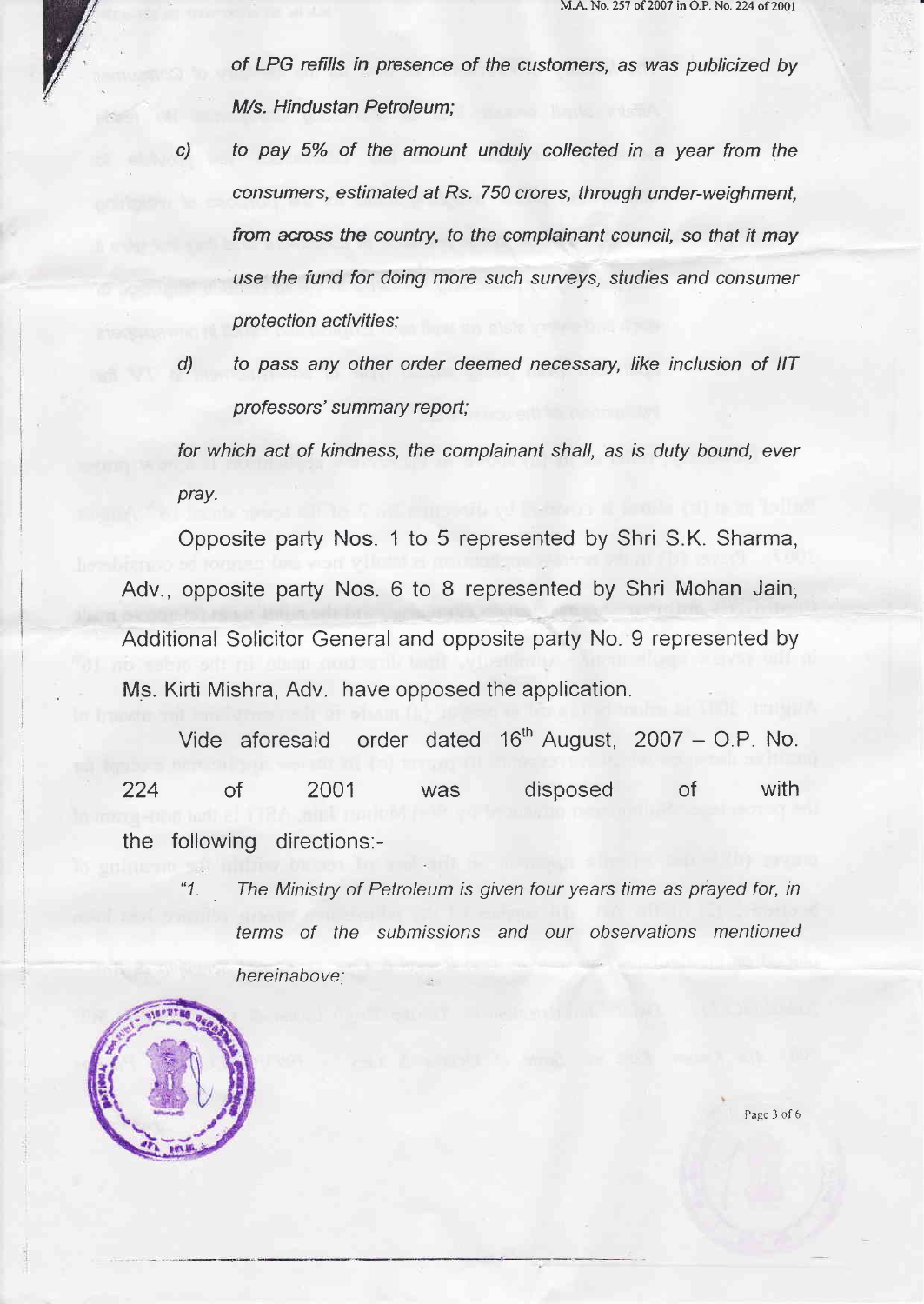The Ministry of Petroleum as well as the Ministry of Consumer Affairs shall ensure that all Marketing Companies do issue necessary instructions that the Distributors will provide to deliveryman proper weighing scale for the purpose of weighing LPG Gas cytinder in the presence of customers and they will give it due publicity by publishing the same in the vernacular language of each and every sfafe as well as in English and Hindi in newspapers apartment from giving similar type of advertisement in TV for information of the consumers".

Obviously, relief as at (a) above in the review application is a new prayer. Relief as at (b) above is covered by direction No.2 of the order dated  $16<sup>th</sup>$  August, 2007. Prayer (d) in the review application is totally new and cannot be considered. Controversy in this review application centers around the relief as at (c) above made in the review application. Admittedly, final direction made in the order on  $16<sup>th</sup>$ August, 2007 is silent in regard to prayer (d) made in the complaint for award of punitive damages which corresponds to prayer (c) in review application except for the percentage. Submission advanced by Shri Mohan Jain, ASG is that non-grant of prayer (d) is not an error apparent on the face of record within the meaning of Section 22(2) of the Act. In support of the submission strong reliance has been placed on the decisions in State of West Bengal & Ors. vs. Kamal Sengupta & Anr. -2008(8)SCC612; Delhi Administration vs. Gurdip Singh Urban & Ors. -2000(7) SCC 296; Ajit Kumar Rath vs. State of Orissa & Ors. - 1999(9)SCC 596; Parsion



Page 4 of 6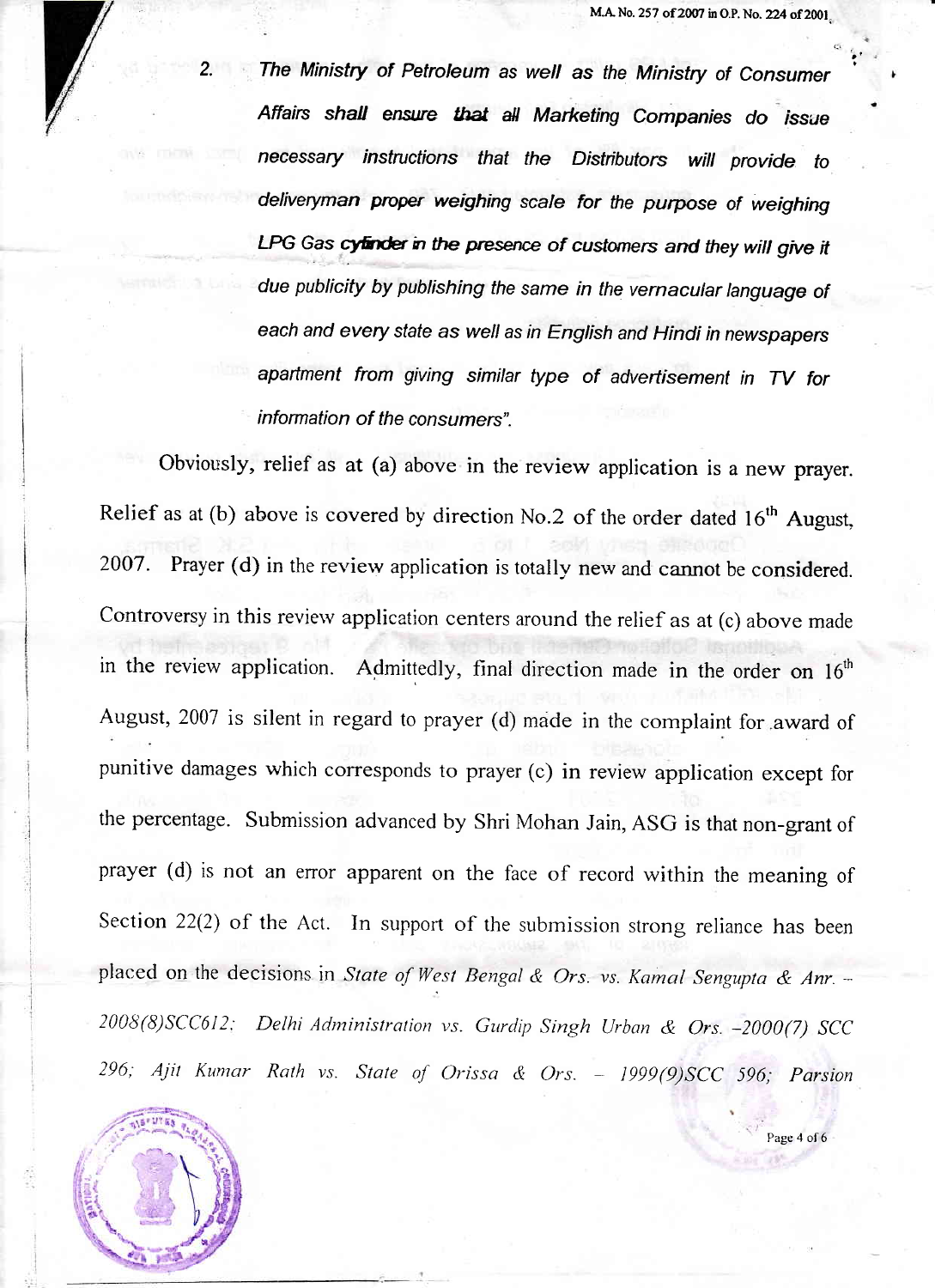Devi& Ors. vs. Sumiti Devi & Ors. - 1997(8) SCC 715; Meera Bhanja (Smf.) vs. Nirmala Kumari Choudhury (Smt.)- 1995(1) SCC 170; J. Rangaswamy vs. Government of Andhra Pradesh & Ors. - 1990 (1)SCC 288 and M/s. Northern India Caterers (India) LTE vs. Lt. Governor of Delhi - 1980 (2) SCC 167. Counsel of other set of opposite parties have adopted the submission advanced by Shri Jain, ASG. On the other hand, Shri B. Vaidyanathan, Secretary of the complainant while controverting the said contention has relied on the decisions in Omar Usman Chamadia vs. Abdul and Anr. (JT 2004 (2) SC 176); Lucknow Development Authority vs. M.K. Gupta- AIR 1994 SC 787 and United lndia Insurance Co. Ltd. vs. Mohan Lal & Sons [1986-96 Consumer 1685 (NS)]. Aforesaid sub-section (2) of Section 22 says that without prejudice to the provisions contained in subsection (1), the National Commission shall have the power to revieW any order made by it, when there is an error apparent on the face of record. On 'error apparent' para No. 22 of Kamal Sengupta's case (supra) has bearing and the same is reproduced below:-

"The term 'mistake or error apparent' by its very connotation signifies en error which is evident per se from the record of the case and does not require detailed examination, scrutiny and elucidation either of the facts or the legal position. If an error is not self-evident and detection thereof requires long debate and process of reasoning, it cannot be treated as an error apparent on the face of the record for the purpose of Order 47 Rule 1



Page 5 of 6